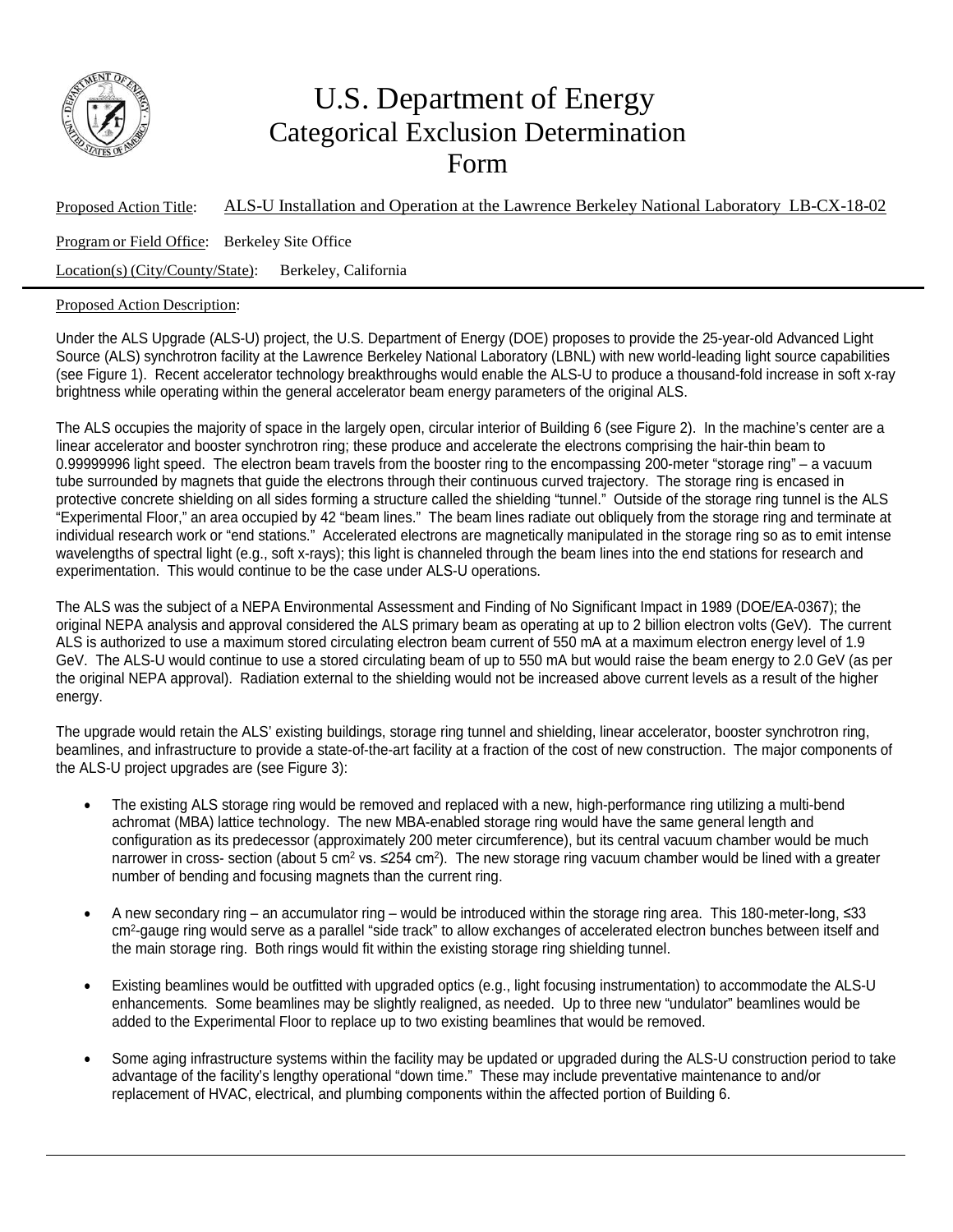No structural changes would be made to Building 6; almost all of the new ALS-U components would be contained within the existing permanent shielding tunnel and Experimental Floor. Air and penetrating radiation emissions would not increase under this project and existing shielding would continue to provide fully adequate protection. All other potential hazards associated with operation of the ALS-U are expected to be consistent with and bounded by hazards already managed for the ALS, including those involving electrical, fire, seismic, cryogenic, and chemical use risks. Waste streams, including chemical, radioactive, and mixed wastes, are not expected to change in character or quantity. Existing safety systems, management, protocols, and oversight would continue under ALS-U operations, as would strict adherence to all applicable DOE and regulatory requirements.

ALS-U operational activities would remain the same as with the ALS: hours and days of operation would not change; water and electrical power consumption would remain the same or may slightly decrease; staffing and guest user levels and related vehicle trips are not expected to increase.

Project construction is expected to begin around 2021 and to end approximately 4 years later (around 2025). Up to 50-60 workers would be on site at any one time; 80 total trucks trips are expected over the construction period for the transportation of materials, equipment, and debris. An estimated 46,000 square feet of nearby exterior, paved space would be used for lay-down, staging, loading, and debris bins (see Figure 4). Over the course of the construction period, equipment is expected to include up to two overhead bridge cranes, forklifts and tugs, delivery trucks, and small equipment, such as air hammers, concrete saws, air casters, torches, and grinders, the latter being used mostly indoors. All established LBNL "Special Project Features" would be followed to minimize any environmental consequences related to ALS-U construction. Construction debris would be characterized per LBNL protocols and transported to appropriate reuse, recycling, or disposal facilities.

LBNL is a DOE National Laboratory located on 202 acres owned by the University of California (UC or the University); LBNL straddles the border between the cities of Berkeley and Oakland in the east bay hills of Alameda County. Most of the facilities on the site are owned or in the service of DOE. LBNL is managed and operated by the University under contract with DOE.

The ALS resides in Building 6 in the geographic center of the LBNL main site (see Figure 1). It is surrounded by laboratory and shop buildings to the north and east; LBNL roads, support structures, and open space to the south; and LBNL roads, open space, and employee service areas to the west. The 120,000 gross square foot (gsf) building was constructed around the extant 184-inch Cyclotron facility during the early 1990s and retains the original building's iconic domed roof (see Figure 1). Total ALS staff is around 200 people, but the machine also attracts many temporary guest users. None of the structures in the area of potential effect (including Building 6) are listed on or have been found potentially eligible for listing on the National Register of Historic Places. While groves of trees, including designated visual "screening" trees, exist in the vicinity of Building 6, none exist within the immediate project or construction lay-down areas. Similarly, there is no natural vegetation or wildlife habitat within the Building 6 footprint or the project laydown areas.

If additional space were needed for temporary storage and/or staging/assembly of construction materials, warehouse space (likely along the nearby interstate-80 industrial corridor) might be leased to accommodate those needs. Any such activities would conform with local zoning and land use regulations as well as DOE and LBNL safety requirements and practices. All leases undertaken by DOE are subject to NEPA review at the time they are proposed.

Categorical Exclusion(s) Applied:

- B1.7 Polychlorinated biphenyl removal
- B1.23 Demolition and disposal of buildings
- B1.31 Installation or relocation of machinery and equipment
- B2.5 Facility safety and environmental improvements
- B3.6 Small-scale research and development, laboratory operations, and pilot projects
- B3.10 Particle Accelerators

B1.6 – Asbestos Removal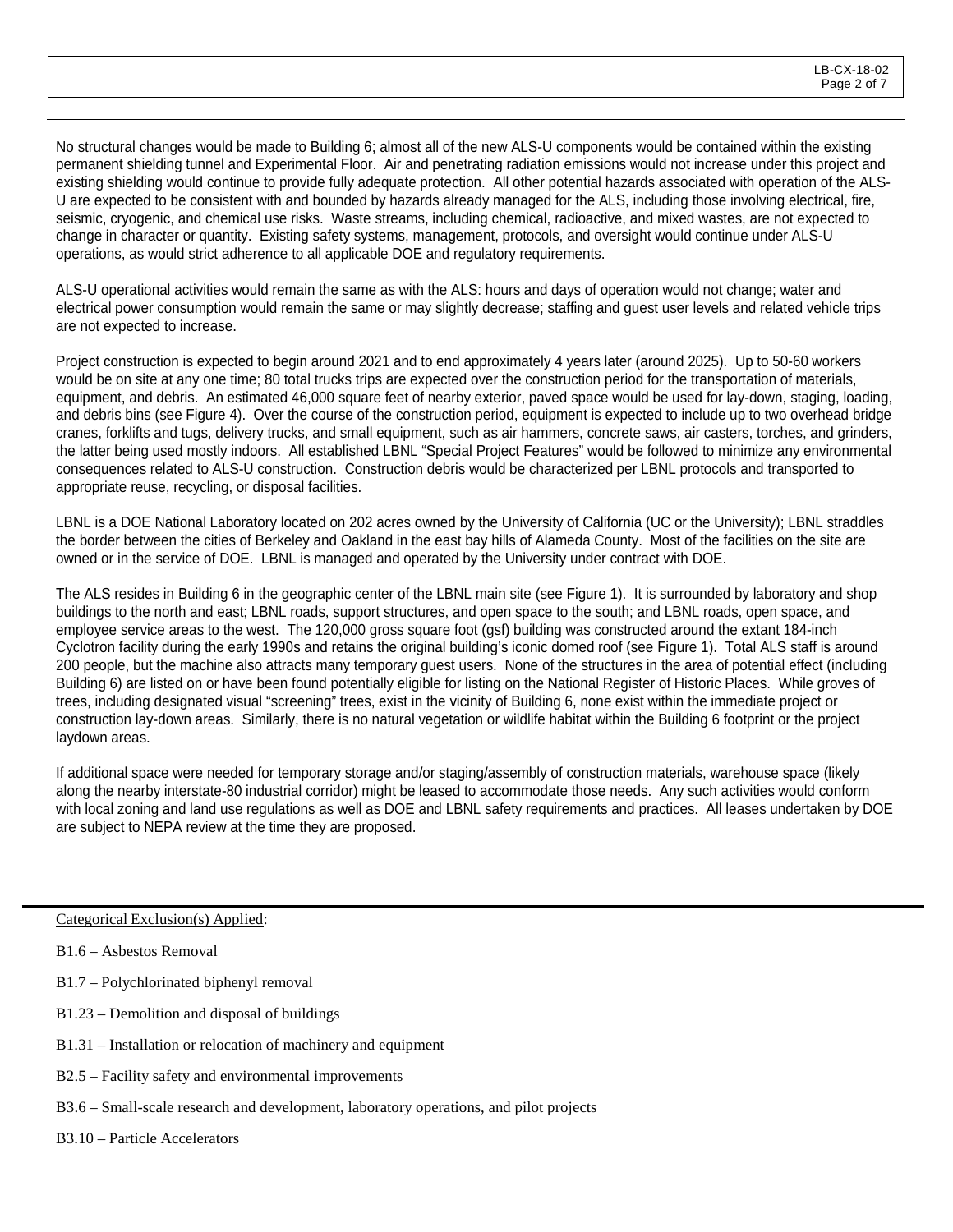For the complete DOE National Environmental Policy Act regulations regarding categorical exclusions, including the full text of each categorical exclusion, see Subpart D of 10 CFR Part 1021.

Regulatory Requirements in 10 CFR 1021.410(b): (See full text in regulation)

⊠ The proposal fits within a class of actions that is listed in Appendix A or B to 10 CFR Part 1021, Subpart D.

To fit within the classes of actions listed in 10 CFR Part 1021, Subpart D, Appendix B, a proposal must be one that would not: (1) threaten a violation of applicable statutory, regulatory, or permit requirements for environment, safety, and health, or similar requirements of DOE or Executive Orders; (2) require siting and construction or major expansion of waste storage, disposal, recovery, or treatment facilities (including incinerators), but the proposal may include categorically excluded waste storage, disposal, recovery, or treatment actions or facilities; (3) disturb hazardous substances, pollutants, contaminants, or CERCLA-excluded petroleum and natural gas products that preexist in the environment such that there would be uncontrolled or unpermitted releases; (4) have the potential to cause significant impacts on environmentally sensitive resources, including, but not limited to, those listed in paragraph B(4) of 10 CFR Part 1021, Subpart D, Appendix B; (5) involve genetically engineered organisms, synthetic biology, governmentally designated noxious weeds, or invasive species, unless the proposed activity would be contained or confined in a manner designed and operated to prevent unauthorized release into the environment and conducted in accordance with applicable requirements, such as those listed in paragraph B(5) of 10 CFR Part 1021, Subpart D, Appendix B.

⊠ There are no extraordinary circumstances related to the proposal that may affect the significance of the environmental effects of the proposal.

⊠ The proposal has not been segmented to meet the definition of a categorical exclusion. This proposal is not connected to other actions with potentially significant impacts  $(40 \text{ CFR } 1508.25(a)(1))$ , is not related to other actions with individually insignificant but cumulatively significant impacts (40 CFR 1508.27(b)(7)), and is not precluded by 40 CFR 1506.1 or 10 CFR 1021.211 concerning limitations on actions during preparation of an environmental impact statement.

Jeff Philliber

I concur that the above description accurately describes the proposed action.

**LBNL Environmental Planner:** 

I concur that the above description accurately describes the proposed action.

**BSO Project Manager:** Hannibal Joma

Date Determined:

The above description accurately describes the proposed action, which reflects the requirements of the CX cited above. Therefore, I recommend that the proposed action be categorically excluded from further NEPA review and documentation.

**BSO NEPA Program Manager:** 

Sur Fields

Date Determined: 5/18/18

Based on my review of the proposed action, as NEPA Compliance Officer (as authorized under DOE Order 451.1 B), I have determined that the proposed action fits within the specified class(es) of action, the other regulatory requirements set forth above are met, and the proposed action is hereby categorically excluded from further NEPA review.

**NEPA Compliance Officer:** 

Peter R. Siebach

 $5/30/2018$ Date Determined:

Date Determined:  $5-17-18$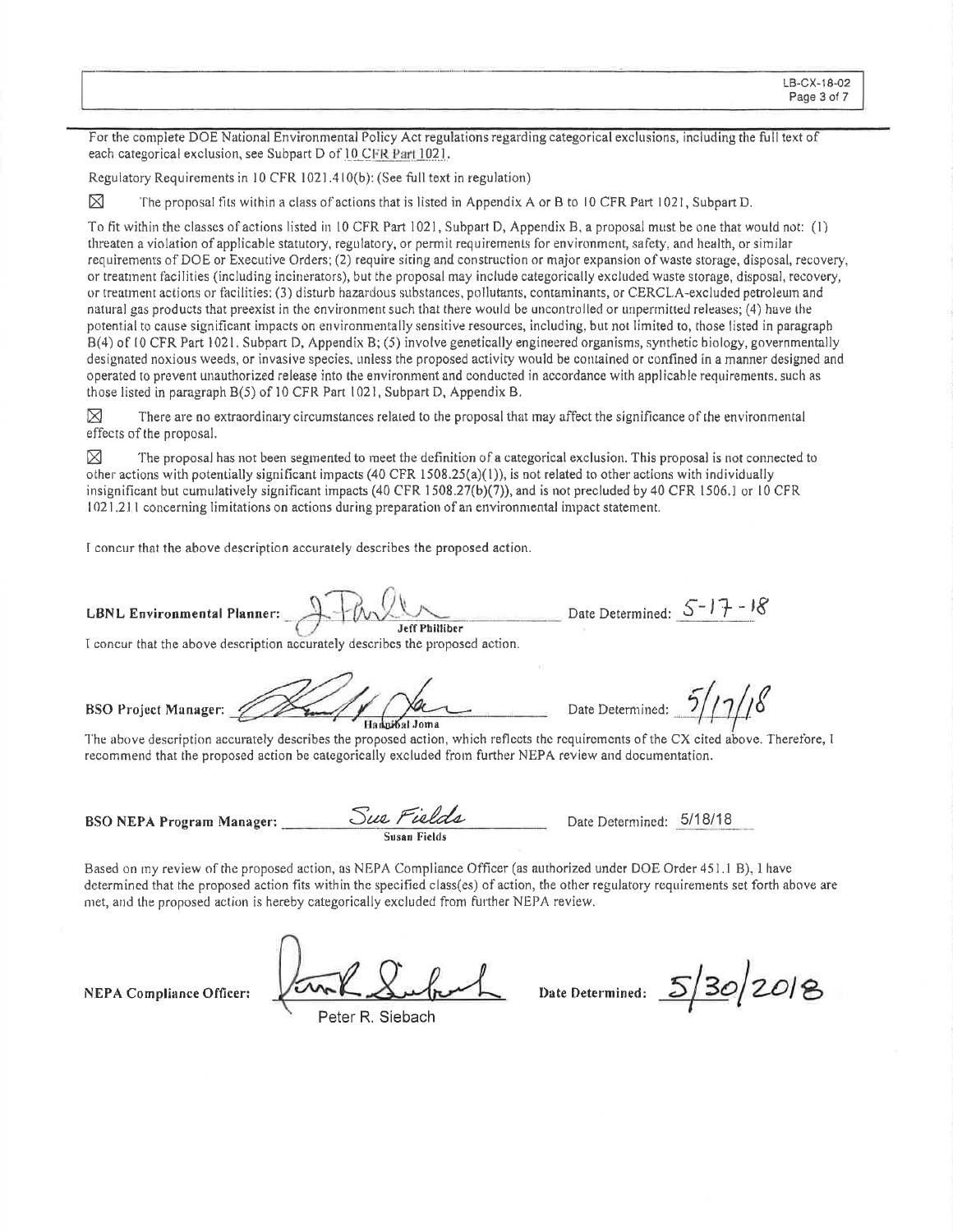

FIGURE 1: Location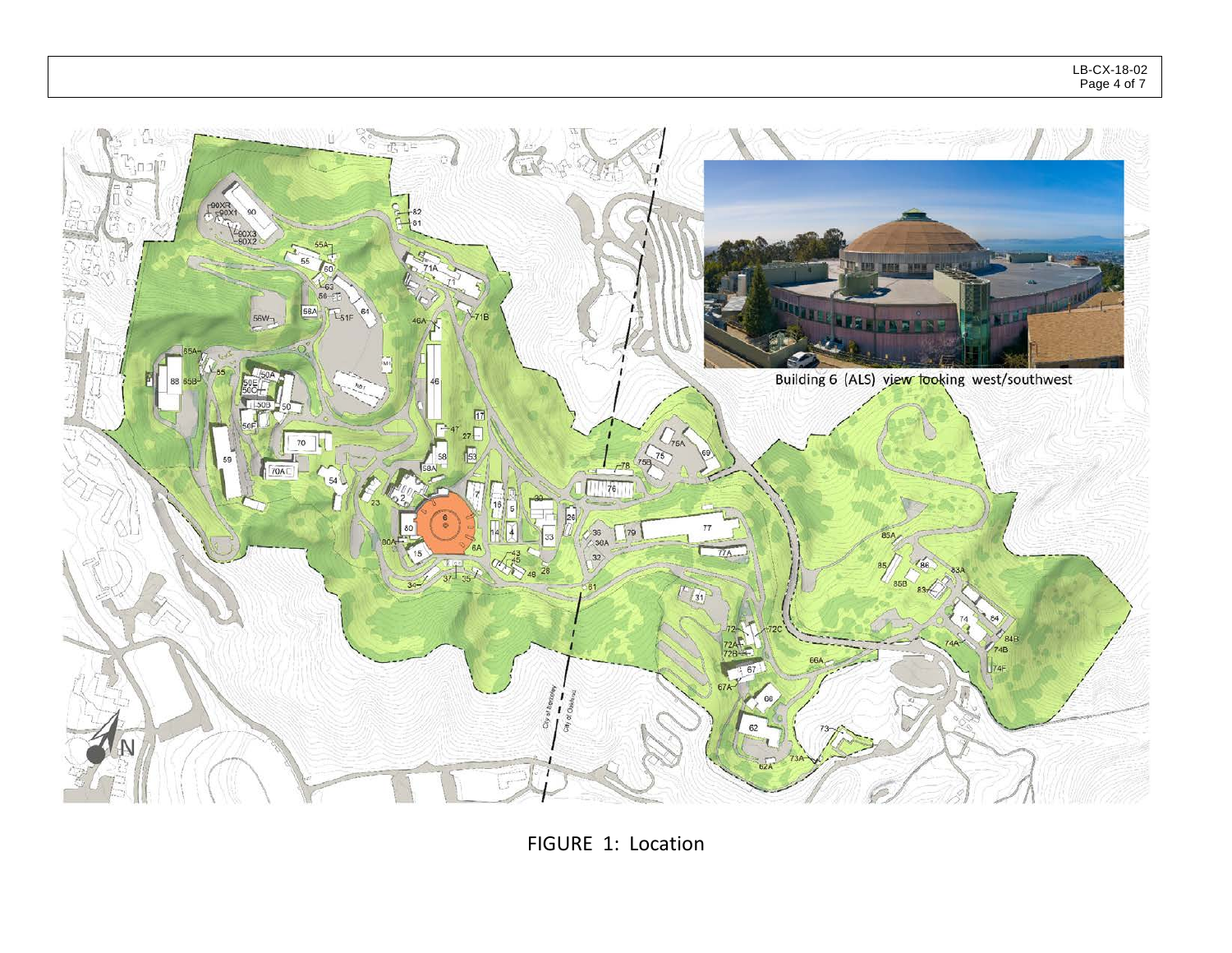## **Beamlines**



## **Beamlines**

|                     | 7.3.1  | High-Pressure In Situ Soft X-Ray Spectroscopy |
|---------------------|--------|-----------------------------------------------|
|                     | 7.3.3  | SAXS/WAXS/GISAXS                              |
|                     | 8.0.1  | Surface and Materials Science (RIXS)          |
|                     | 8.2.1  | Macromolecular Crystallography (BCSB/HHMI)    |
|                     | 8.2.2  | Macromolecular Crystallography (BCSB/HHMI)    |
|                     | 8.3.1  | Macromolecular Crystallography (TomAlberTron) |
|                     | 8.3.2  | Tomography (micro-CT)                         |
|                     | 9.0    | <b>Chemical Transformations</b>               |
|                     | 9.3.1  | <b>Tender X-Ray Spectroscopy</b>              |
|                     | 9.3.2  | Ambient-Pressure Soft X-Ray Spectroscopy      |
|                     | 10.0.1 | <b>ARPES, SpinARPES</b>                       |
|                     | 10.3.1 | X-Ray Fluorescence Microprobe                 |
|                     | 10.3.2 | Hard X-Ray Microprobe                         |
|                     | 11.0.1 | PEEM3/Resonant Soft X-Ray Scattering          |
|                     | 11.0.2 | Molecular Environmental Science               |
|                     | 11.3.2 | EUV Lithography Photomask Imaging (SHARP)     |
|                     | 12.0.1 | EUV Lithography Nanopatterning (MET/MET5)     |
|                     | 12.0.2 | <b>Coherent X-Ray Scattering</b>              |
|                     | 12.2.1 | Small-Molecule Crystallography                |
|                     | 12.2.2 | Diffraction Under Non-Ambient Conditions      |
|                     | 12.3.1 | SIBYLS-MX and SAXS                            |
|                     | 12.3.2 | Microdiffraction                              |
|                     |        |                                               |
|                     |        |                                               |
| <b>Storage Ring</b> |        |                                               |
|                     |        |                                               |

Figure 2: ALS "Beamclock" Layout

Lobby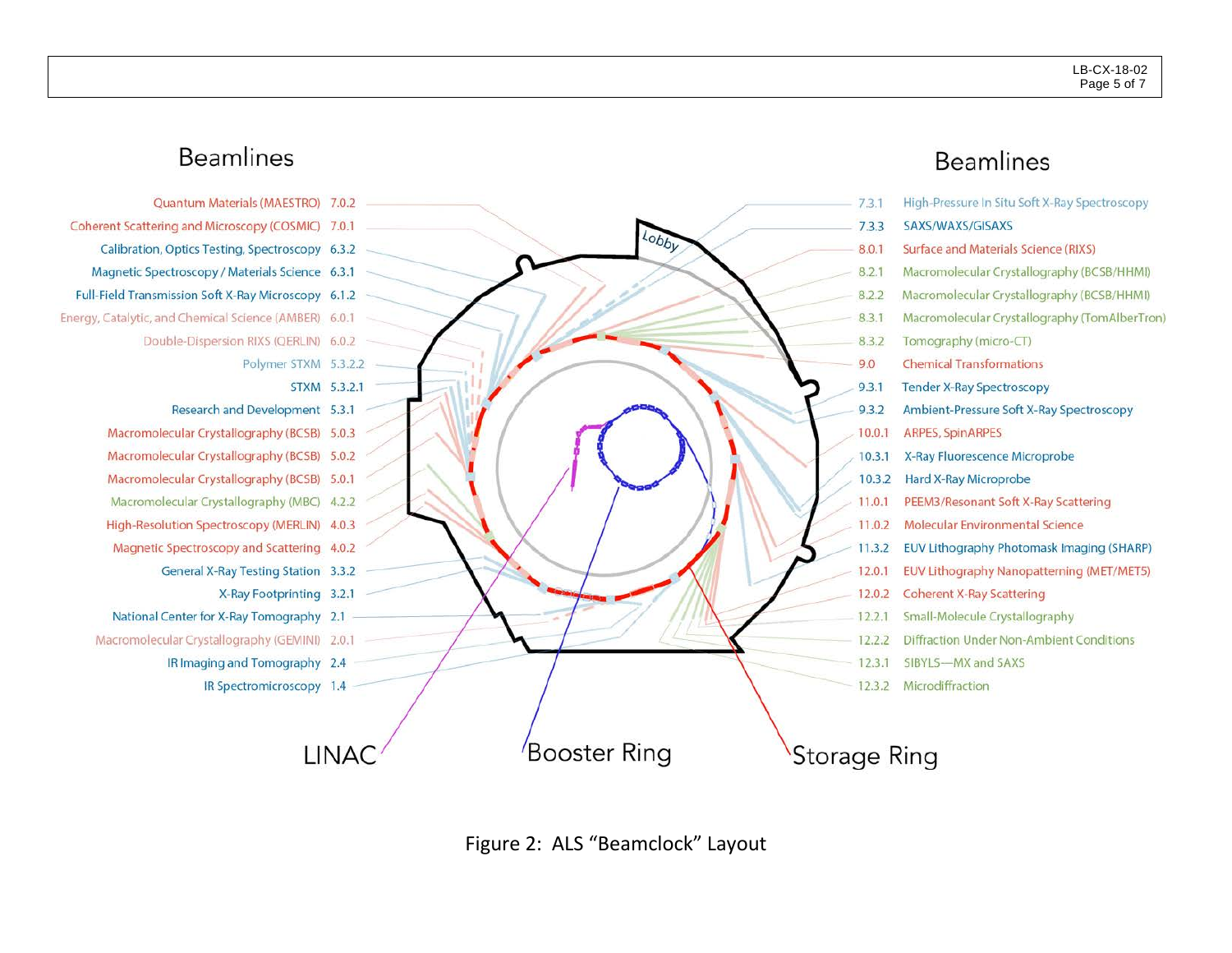$\boldsymbol{\mathsf{A}}$ 



FIGURE 3: ALS / ALS-U Side-by-Side Comparison